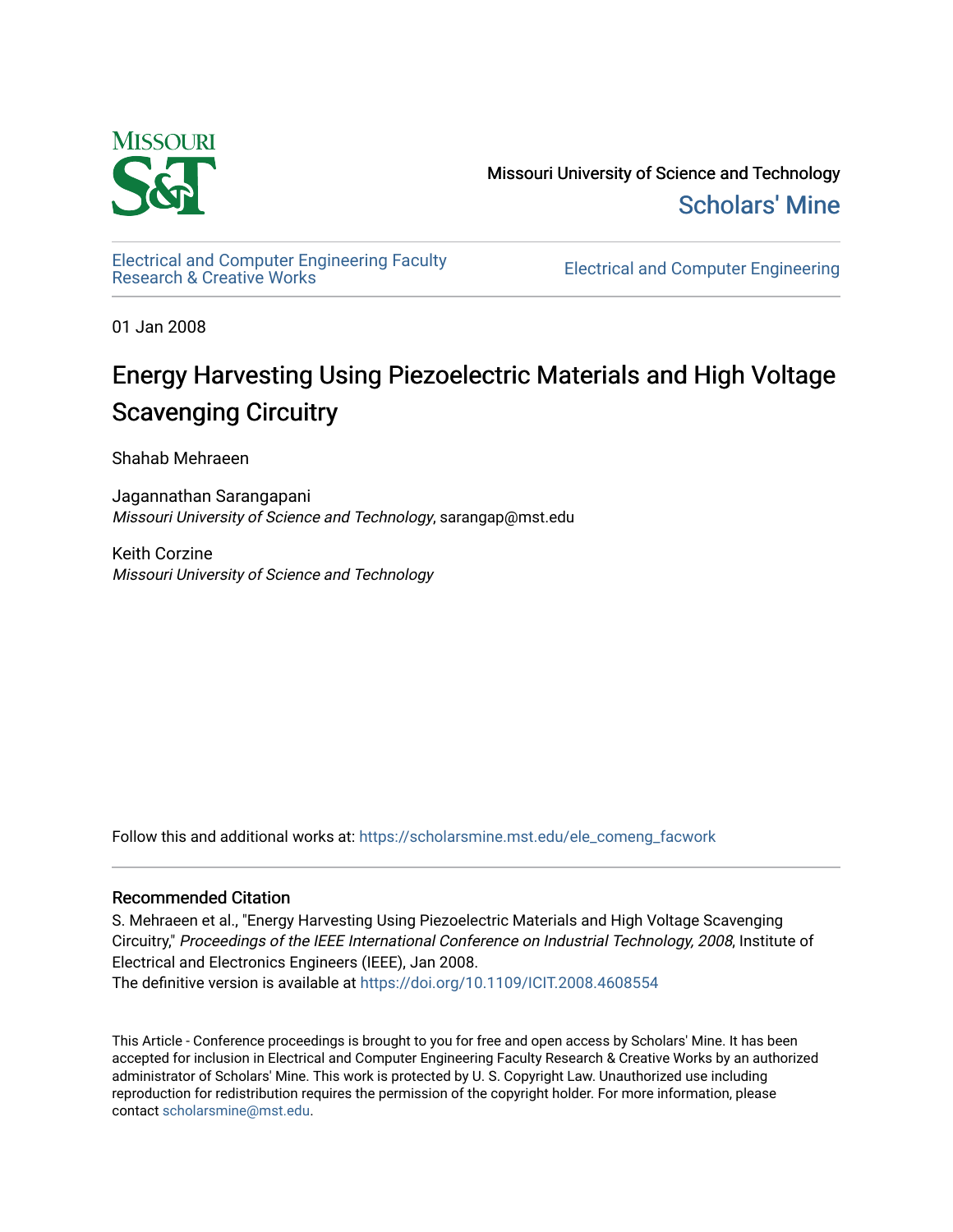# Energy Harvesting Using Piezoelectric Materials and High Voltage Scavenging Circuitry<sup>1</sup>

## Shahab Mehraeen, S. Jagannathan, and Keith Corzine

*Abstract* - **Piezoelectric transducers are increasingly being used to harvest energy from environmental vibrations in order to power remote sensors or to charge batteries that power the sensors. In this paper, two modifications have been analyzed and tested to increase the harvested electrical power from a vibrating piezoelectric material. First, the voltage inversion method, which has recently been used in piezoelectricbased energy harvesting, and that shapes the voltage to be in phase with current in order to increase the harvested power is reviewed. By injecting additional current, a new voltage inversion scheme, referred as voltage compensation scheme, is introduced. This new scheme provides more than 14% increase in harvesting power over the parallel inversion method (parallel SSHI) alone and more than 50% in the case of series inversion method (series SSHI) alone. Second, the tapered cantilever beams were shown to be more effective in generating a uniform strain profile over rectangular and trapezoidal beams if they are precisely shaped. Using this modification, it is shown that a 300% increase in harvested power over available methods in the literature is obtainable.** 

*Index Terms* **–. Energy Harvesting, Piezoelectric, Cantilever beam**

#### I. INTRODUCTION

 The demand for wireless sensors and portable electronic devices has been increasing in recent years. One of the most important applications is remote sensing and embedded prognostics. As wireless devices are becoming omnipresent, batteries are used to power these embedded devices. However, due to their low durability, batteries have to be replaced periodically. This procedure is costly especially for sensors that monitor remote structures. Possible examples of such applications include health monitoring of earthmoving equipment and bridges for which continuous data gathering is essential. Therefore, for many prognostic applications, it is of paramount importance to replace batteries with a more durable source of energy. One of the most applicable ways to solve this problem is to harvest energy from the environment.

978-1-4244-1706-3/08/\$25.00 ©2008 IEEE.

Energy harvesting is defined as the conversion of ambient energy into a usable electrical form. If the scavenged energy from the surrounding is insufficient to power the sensor, at least the battery lifetime can be extended. Additionally, the size of the batteries could be reduced through energy harvesting. Among available energy harvesting methodologies, piezoelectric-based approach was chosen because of abundant vibration accessibility and harvesting productivity of piezoelectric materials [1].

 Direct connection of the load to the piezoelectric material is not the most efficient way of harvesting energy. A typical energy harvesting scheme consists of a piezoelectric material bonded to a cantilever beam, voltage inversion circuitry, rectifier, power converter for conditioning, and the load. It has been shown that conditioning the voltage can increase the scavenged power form a piezoelectric material [2-3]. Moreover, different voltage inversion techniques [4-5] have been proposed to shape the voltage in order to increase the voltage and power factor from the piezoelectric material and as a result to increase the harvested power. Although the shaped voltage in voltage inversion techniques increases the harvested power noticeably, it is not the optimal voltage.

In this paper a new method is introduced to shape the voltage in order to achieve the optimal voltage waveform in piezoelectric-based power harvesting.

II. PIEZOELECTRIC ELECTROMECHANICAL MODEL

$$
I_p \bigoplus \leftarrow C_p
$$

Fig.1. Equivalent electrical circuit of a PZT.

A vibrating piezoelectric (PZT) device differs from a typical electrical power source since its internal impedance is capacitive rather than inductive in nature. The mathematical equations for a piezoelectric material are given by [6] as  $\delta = \frac{\sigma}{Y} + dE$  and  $D = \varepsilon E + d\sigma$  where  $\delta$  is mechanical strain, <sup>σ</sup> is mechanical stress, *Y* is material Young's modulus, *d* is the piezoelectric strain coefficient, *E* is the electrical field, *D* is charge density, and  $\varepsilon$  is the dielectric constant of the piezoelectric material. Under sinusoidal vibration, the second equation can be transformed into a more convenient form as

<sup>&</sup>lt;sup>1</sup> Authors are with Department of Electrical and Computer Engineering, Missouri University of Science and Technology, 1870 Miner Circle, Rolla, MO 65409. Contact author: sm347@mst.edu

Research Supported in part by NSF I/UCRC on Intelligent Maintenance Systems award.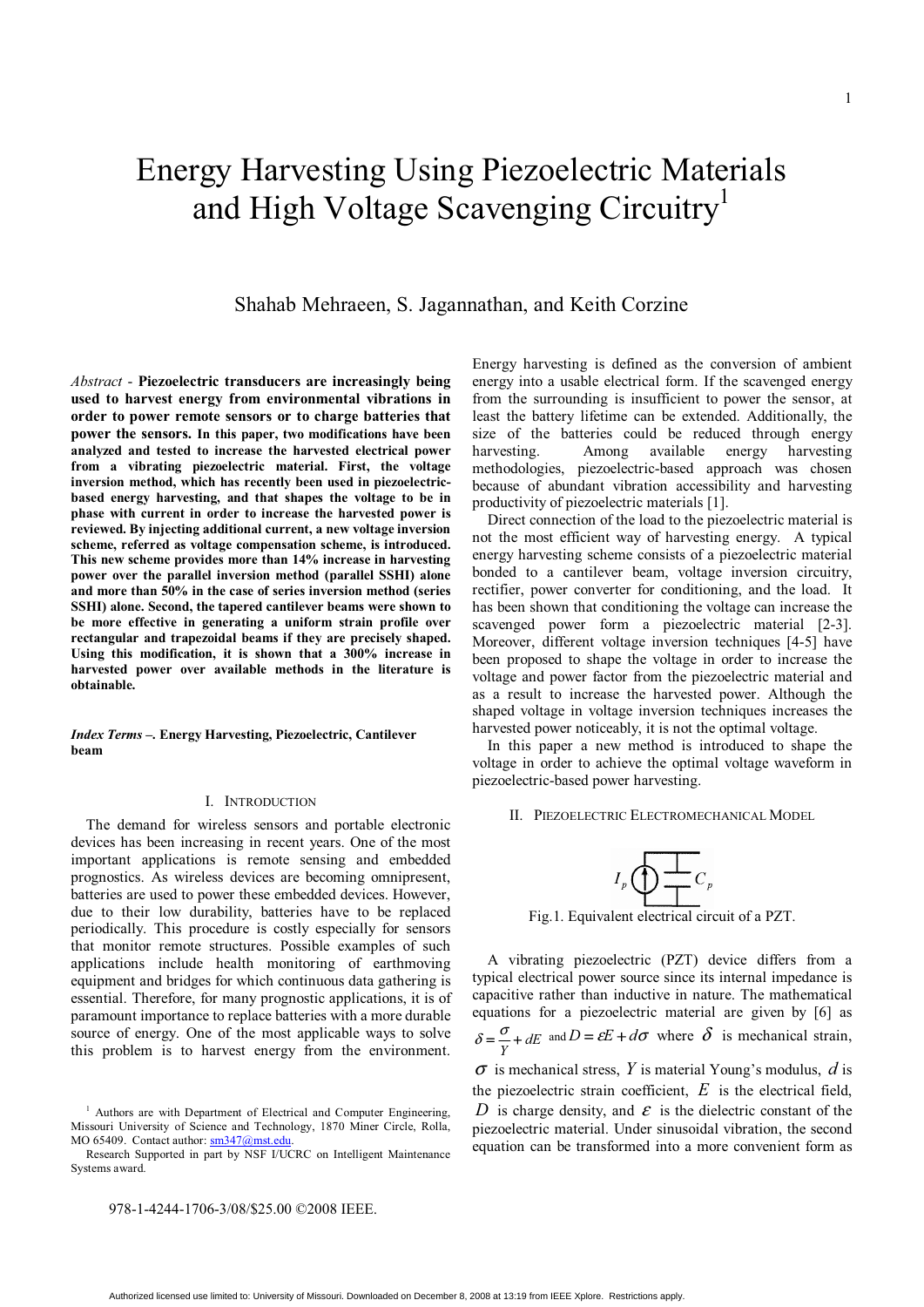$I = i_p - C_p V$  where *I* is the output current,  $i_n = I_p \sin(\omega t)$  is the PZT polarization current with peak value given by  $I_p$ ,  $\omega$  is the frequency,  $C_p$  is the PZT capacitance, and  $V$  is the PZT terminal voltage. A simple schematic circuitry for PZT is depicted in Fig. 1.

#### III. VOLTAGE INVERSION TECHNIQUES

 Voltage inversion techniques [4-5], referred as synchronized switch harvesting on inductor (SSHI), are the most powerful available techniques to boost the output electric power in a piezoelectric material which is subjected to alternating strain. In these techniques, the voltage of the piezoelectric clamped capacitor is inverted through an inductor each time the polarization current changes sign. The main idea in the parallel SSHI technique, as shown in Fig. 2a, is to shape the piezoelectric voltage waveform in order to force it to be in phase with the polarization current so that the power factor can be enhanced. Additionally, the magnitude of DC voltage is increased as a result of the voltage inversion and this would result in an increase in scavenged power. In order to make the voltage inversion technique functional, the electronic switching circuitry utilized only consumes 5% consumption of total harvested power [4]. Although the available voltage inversion techniques harvest power, they are not optimal due to the need for a square voltage waveform. Generation of a square voltage waveform requires very fast switching techniques and a large inductor which in turn increases the complexity and size of the inverting hardware especially when high voltages (i.e.  $V > 100$ ) are involved.



Fig. 2 (a) PZT Parallel voltage inversion topology.



Fig. 2 (b) PZT voltage and current waveforms.

The series voltage inversion technique works in a similar way as the parallel technique except that the load is connected in series with the inductor and switches as depicted in Fig. 3a in order to transfer the power during the switching time.



Fig. 3 (b) PZT voltage and current waveforms

Although original series voltage inversion has been proven to be less productive than the parallel technique [5] for its lower average output voltage, the former has the merit of feeding low voltages through the transformer as illustrated in Fig. 3a which in turn avoids a large voltage difference between PZT output and low-voltage application needs. It is not generally advisable to have a high voltage difference between the harvester and the load to avoid impractically small duty cycles in the power converter that steps down the voltage to meet the load requirements [2].

 Recall that in a constant vibration environment, the amplitude of piezoelectric polarization current  $I<sub>p</sub>$  is constant. It is also important to note that if the generated voltage is low, accordingly a low power is harvested. In all the power boosting methods described above, due to the dissipations involved in switching hardware typically built using solidstate switches and inductors, the magnitude of the output voltage is less than what it would be in a lossless inversion. The voltage drop is significantly high in high voltage/power applications due to high switching and core losses. To mitigate this problem, the following method is introduced which contributes to an increase in harvested power in a voltage inverting power boosting method. The proposed scheme injects current to the piezoelectric material after each voltage inversion in order to increase the voltage level.

#### IV. PROPOSED VOLTAGE COMPENSATION SCHEME

The proposed voltage compensation scheme can be introduced both with parallel and series inversion techniques as given next.

#### *A. Voltage compensation in parallel inversion method*

 Fig.4a represents the proposed two-stage voltage compensating topology in which switches B1 and C1 are synchronized with switch A1 and switches B2 and C2 are synchronized with switch A2. Increasing the number of stages provides more output power as will be described later;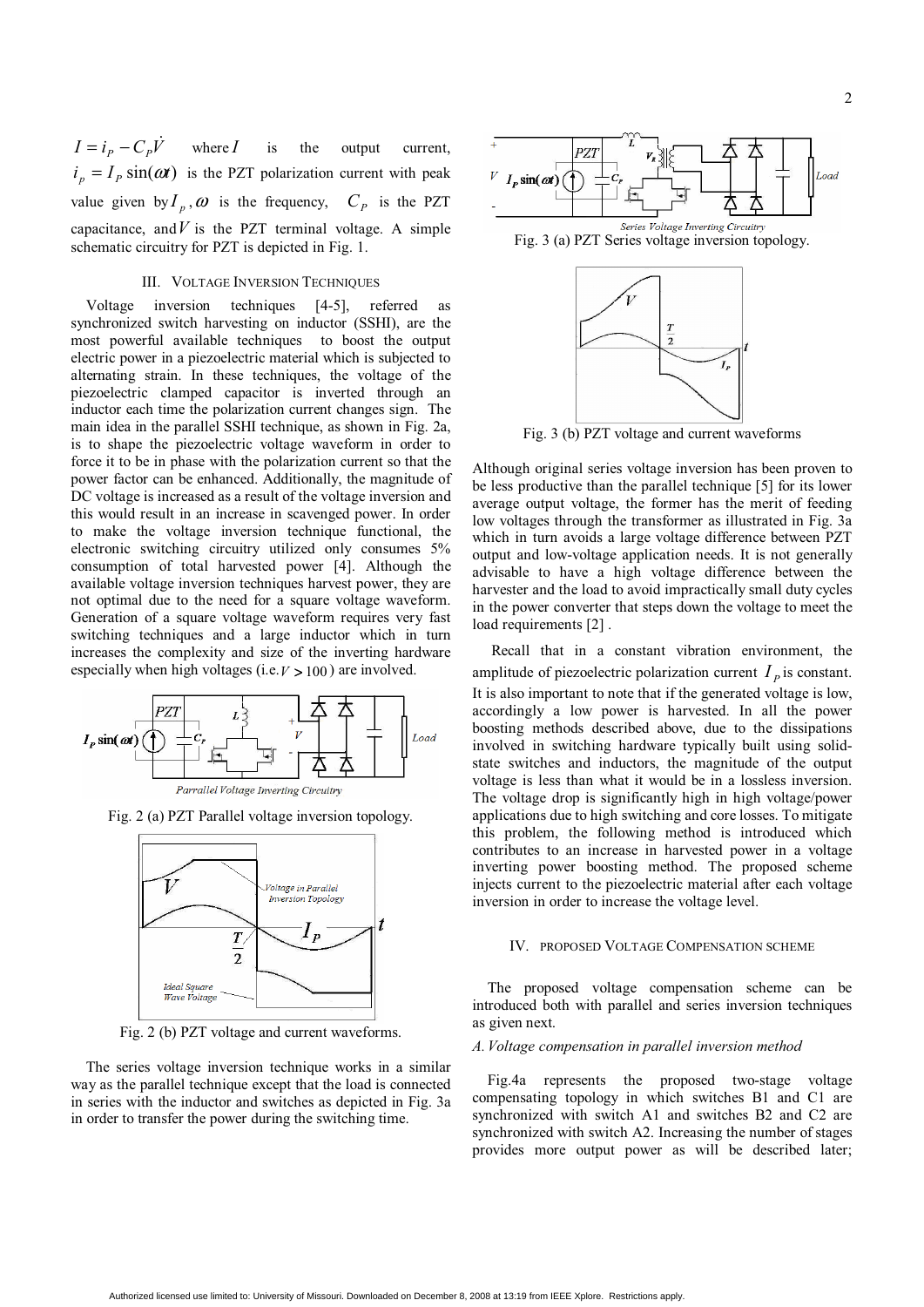however, it results in more complex circuitry. The new switches are synchronized with the original inverting switches by using an adequate delay in order to end the inversion process and establish the new voltage in the original power inversion circuitry. The voltage compensation switches are then closed consecutively to allow the transfer of energy to the piezoelectric clamped capacitor thus compensating the voltage in each half cycle. Since it is always necessary to have a converter to deliver the power to the load [2], a multi output converter can be utilized to provide the compensation voltages as well as load voltage. A typical piezoelectric waveform during voltage inversion is depicted in Fig. 4b for this topology.



Fig. 4 (a) Parallel power compensation topology.



Fig. 4 (b) Voltage waveforms in original parallel voltage inverting method and in voltage compensation method with two-step compensation.

 Using the proposed topology the injected energy to the piezoelectric clamping capacitor, the dissipated energy during voltage compensation, and the total harvested energy under the new voltage level can be calculated as given next. Noting that the voltage inversion process is nothing but a half-cycle underdamped series *RLC* oscillation with a series voltage source, one can easily show that

$$
V_{C\min} = V_L + \frac{(V_C(0) - V_L)}{\varpi \sqrt{LC_P}} e^{-\overline{\varpi}} \sin(\varpi t + \theta) \quad (1)
$$

where  $\overline{\omega}t + \theta = \pi$ ,  $\overline{\sigma}$  and  $\overline{\omega}$  are the real and imaginary parts of  $RLC$  eigenvalues, and  $V<sub>L</sub>$  is the series dc voltage. Setting  $V_L = 0$  for parallel inversion and designating 2  $\frac{\min}{\left| \right|}$   $\frac{\left| \right|}{\left| \right|}$ (0) *V V V V C*  $\gamma = \left|\frac{V_{\text{Cmin}}}{V_{\text{C}}(0)}\right| = \left|\frac{V_{\text{1}}}{V_{\text{C}}}\right|$ , where  $V_{\text{2}}$  and  $V_{\text{1}}$  are the voltages

before and after the switching, respectively, one finds that the

change in stored energy in the clamped capacitor during current injection is given by

$$
E_C = \frac{1}{2} C_p (V_2^2 - V_1^2) = \frac{1}{2} C_p V_2^2 (1 - \gamma^2).
$$
 (2)

This direct charging involves some energy dissipation regardless of the amount of path resistance which is given by

$$
E_{\text{DISS}} = \frac{1}{2\alpha} C_p (V_2 - V_1)^2 = \frac{1}{2\alpha} C_p V_2^2 (1 - \gamma)^2 \tag{3}
$$

where the parameter  $\alpha$  is the number of equally apart voltage steps from  $V_1$  to  $V_2$ . The independency of dissipation from path resistance relaxes the need for high speed switching and thus allowing simple switching techniques to be more useful. The harvested energy during a half-cycle at constant voltage  $V_2$  is given by

$$
E_H = \int_{0}^{T/2} I_P \sin(\omega t) V_2 dt = \frac{2I_P V_2}{\omega}
$$
 (4)

where  $I_p \sin(\omega t)$  is the polarization current provided by piezoelectric material in a sinusoidal mechanical motion. The net output energy, which is defined as the difference between harvested and consumed energy becomes

$$
\Delta E = E_H - E_C - E_{DISS} =
$$
  
\n
$$
\frac{2I_pV_2}{\omega} - \frac{1}{2}C_pV_2^2(1 - \gamma^2) - \frac{1}{2\alpha}C_pV_2^2(1 - \gamma)^2
$$
 (5)

Combining the last two terms in (4) yields

$$
\Delta E = \frac{2I_pV_2}{\omega} - \frac{1}{2\alpha}C_pV_2^2[1 + \alpha(1 - \gamma^2) + \gamma(\gamma - 2)] =
$$
  
\n
$$
= \frac{2I_pV_2}{\alpha} - KC_pV_2^2
$$
  
\nwhere  $K = \frac{1 + \alpha(1 - \gamma^2) + \gamma(\gamma - 2)}{2\alpha}$  reflects the specifications

of the voltage inverting and compensating circuitries. The maximum net energy  $\Delta E_{OPT}$  will take place in the optimum output voltage  $V_{2OPT}$  as presented

$$
\frac{d\Delta E}{dV_2} = 0 \Rightarrow V_{2OPT} = \frac{I_p}{K\omega C_p} \text{ and } \Delta E_{MAX} = \frac{I_p^2}{K\omega^2 C_p}.
$$
 (7)

This yields the maximum output power

$$
P_{MAX} = \frac{\Delta E_{MAX}}{T/2} = \frac{I_P^2}{K\pi\omega C_P}
$$
 (8)

It's apparent that  $\alpha \rightarrow \infty \Rightarrow P_{MAX} \rightarrow \frac{2}{1+\gamma} P_{MAX}$  $\alpha \to \infty \implies P_{MAX} \to \frac{2}{1+\gamma} P_{MAX}$  where

 $P_{1MAX}$  is the maximum power produced by the original parallel voltage inverting method and is given as [5]

$$
P_{1MAX} = \frac{I_P^2}{\pi C_P \omega (1 - \gamma)}
$$

Thus, as  $\gamma$  approaches 1, the generated power in the new scheme approaches that of original parallel inversion method.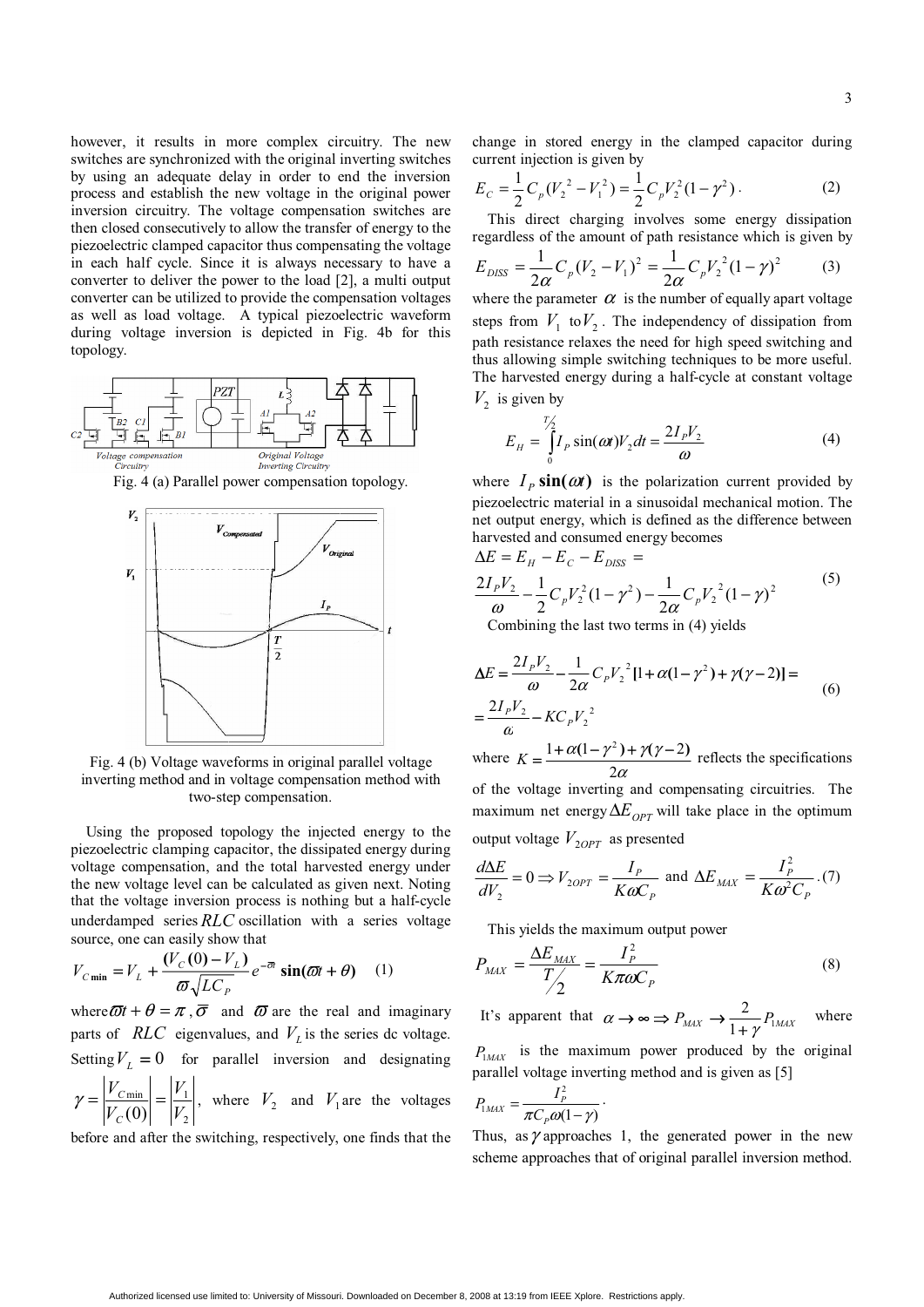One important consequence of (8) is that for a one-step voltage compensation (i.e.  $\alpha = 1$ ), the maximum output power is equal to the maximum output power generated from the original parallel voltage inversion technique. As a result, for parallel voltage inversion method at least two-step compensation is desirable.

According to (8), for  $\alpha = 2$  and  $\gamma = 0.5$ , which is practically feasible in high voltage applications, an increase of 14% over the original parallel voltage inversion technique will be observed.



Fig. 5 (a) Series power compensation topology.



Fig. 5 (b) Voltage levels in original series voltage inverting method and in voltage compensation method.

#### *B. Voltage compensation in series inversion method*

 The current injection topology as well as the original and compensated voltage levels for series inversion technique is depicted in Fig. 5. The voltage starts to fall from  $V_2$  to  $-V_3$ as a result of inversion and during the transfer of energy to the load. At the end of inversion, current is injected into the piezoelectric clamping capacitor  $C_p$  and increases the voltage to  $\left| -V_1 \right|$ . Then, all the switches are opened and the piezoelectric polarization current source starts to transfer charge to the clamping capacitor. Following the same procedure as in the case of parallel inversion method, the given energy to the piezoelectric clamping capacitor, the dissipated energy during current injection, and the total harvested energy according to the new voltage level have to be calculated. The change in the stored energy in the clamping capacitor and the dissipated energy during current injection in each half cycle are given by

$$
E_C = \frac{1}{2} C_p (V_1^2 - V_3^2)
$$
  
\n
$$
E_{DISS} = \frac{1}{2\alpha} C_p (V_1 - V_3)^2
$$
\n(9)

where the parameter  $\alpha$  is the number of equally apart voltage steps from  $V_1$  to  $V_3$ . Also, the new harvested energy during the same half cycle will be

$$
E_H = QV_L = C_P (V_2 + V_3) V_L
$$
\n(10)

where  $V<sub>L</sub>$  is the DC voltage across the load. Recalling  $-V_3 = V_L + (-V_2 + V_L)\gamma$  from equation (1) where *L L*  $V_2 - V$  $V_3 + V$  $=\frac{V_{3}+V_{2}}{V_{2}-V_{3}}$ 2  $\gamma = \left| \frac{V_3 + V_L}{V_L + V_L} \right|$  and *<sup>P</sup>*<sup>ω</sup> *P*  $V_2 = V_1 + \frac{2I_p}{C_p \omega}$  from the piezoelectric model,

one will obtain the voltage prior to compensation as

$$
V_3 = -V_L(1+\gamma) + V_1\gamma + \frac{2I_p\gamma}{C_p\omega}
$$
 (11)

Plugging (11) into set of equations (9) and (10) gives the net output energy in a half-cycle for series voltage compensation as

$$
\Delta E = E_H - E_C - E_{Diss} =
$$
\n
$$
C_P (1 + \gamma)[V_1 + \frac{2I_P}{C_P \omega} - V_L]V_L -
$$
\n
$$
\frac{C_P}{2\alpha} \left( (\alpha + 1)V_1^2 - (\alpha - 1) \left[ -V_L (1 + \gamma) + V_1 \gamma + \frac{2I_P \gamma}{C_P \omega} \right]^2 - 2V_1 \left[ -V_L (1 + \gamma) + V_1 \gamma + \frac{2I_P \gamma}{C_P \omega} \right] \right)
$$
\n(12)

The optimization of  $\Delta E$  with respect to  $V_1$  and  $V_R$  results in

solving  $\frac{0\Delta E}{2V} = 0$  $\frac{\partial \Delta E}{\partial V_1}$  = *V*  $\frac{E}{m} = 0$  and  $\frac{\partial \Delta E}{\partial x} = 0$ ∂ ∂Δ  $V_L$  $\frac{E}{\epsilon}$  = 0 which in turn yields the set of equations

$$
b_1 V_L + b_2 V_1 = a_1
$$
  
\n
$$
b_2 V_L + b_3 V_1 = a_2
$$
\n(13)

where the parameters are

$$
b_1 = -\left(2C_P(1+\gamma) - \frac{C_P}{\alpha}(\alpha - 1)(1+\gamma)^2\right)
$$
  
\n
$$
b_2 = C_P(1+\gamma) - \frac{C_P}{\alpha}(\alpha - 1)(1+\gamma)\gamma - \frac{C_P}{\alpha}(1+\gamma)
$$
  
\n
$$
b_3 = -\left(\frac{C_P}{\alpha}(\alpha + 1 - 2\gamma) - \frac{C_P}{\alpha}(\alpha - 1)\gamma^2\right)
$$
  
\n
$$
a_1 = -\left(\frac{2(1+\gamma)I_P}{\omega} - \frac{2}{\alpha\omega}(\alpha - 1)(1+\gamma)M_P\right)
$$
  
\n
$$
a_2 = -\left(\frac{2}{\alpha\omega}(\alpha - 1)\gamma^2I_P + \frac{2}{\alpha\omega}M_P\right)
$$
\n(14)

As  $\alpha$  approaches infinity, and in the case that  $V_3 = -V_1$ , the equations (9) are relaxed and with  $\partial$  $V_{L} = \frac{V_{1}}{2} + \frac{I_{F}}{C_{P}}$  $V_{L} = \frac{V_{1}}{2} + \frac{I}{2}$ 2  $\frac{1}{\epsilon}$  +  $\frac{I_p}{\epsilon}$  as optimal load voltage, the maximum net output power becomes

 $I^2$ *I* 

$$
P_{MAX} = \frac{I_P^2(1+\gamma)}{\pi C_P \omega} + \frac{\omega C_P(1+\gamma)}{4\pi} V_1^2 + \frac{(1+\gamma)}{\pi} I_P V_1 \tag{15}
$$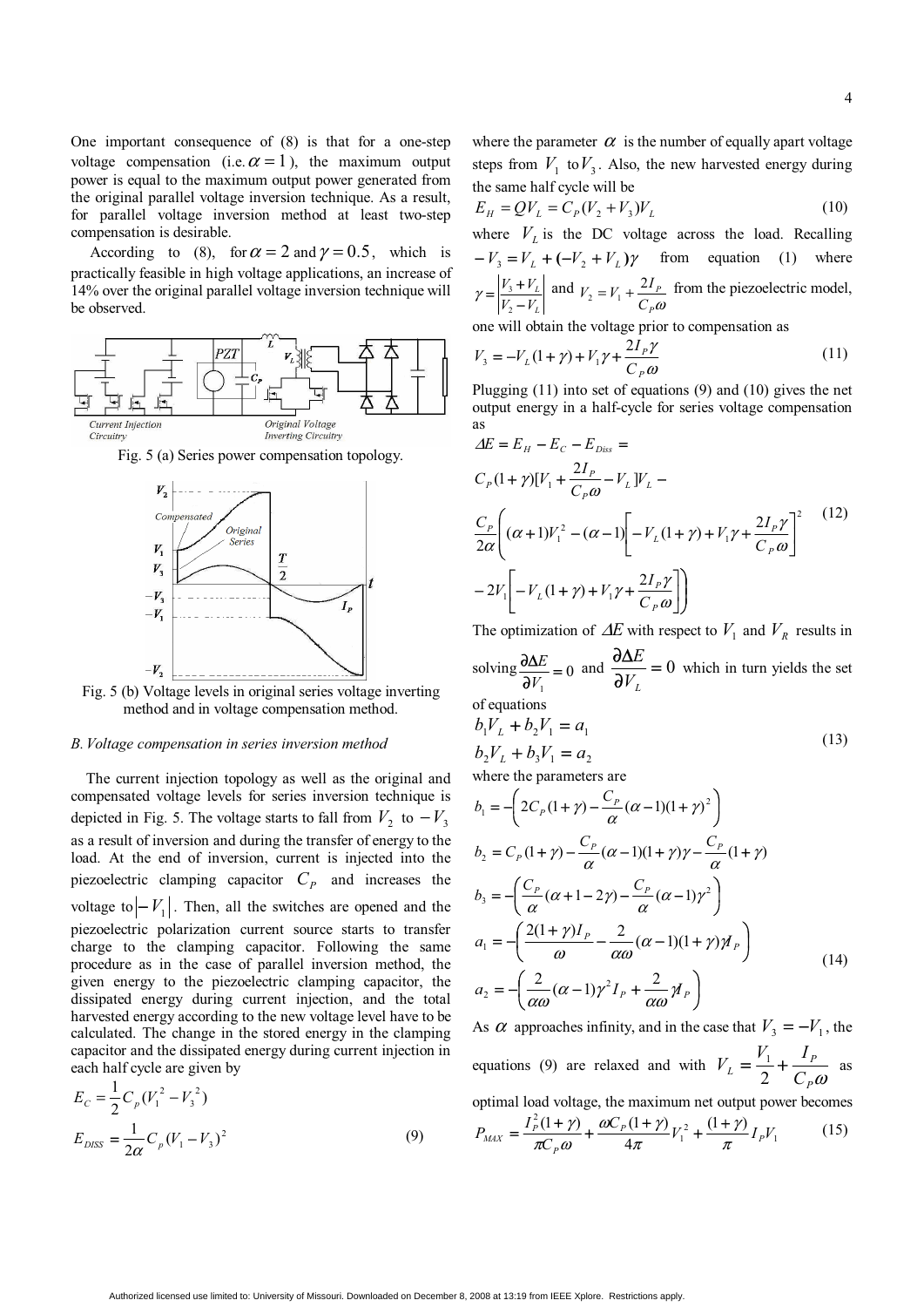A careful look at (15) reveals that the net output power in the series inversion method can be arbitrarily high regardless of the amount of  $\gamma$  as long as the number of compensation steps, if practical, is large enough.

 The relationship between the optimal voltages and maximum power for a one-step voltage compensation will be

simplified as 
$$
\frac{d\Delta E}{dV_1} = 0 \Rightarrow V_{1OPT} = \frac{I_p \gamma}{C_p (1 - \gamma)\omega},
$$

$$
\frac{d\Delta E}{dV_R} = 0 \Rightarrow V_{R\_OPT} = \frac{I_p}{C_p \omega}, \text{ and}
$$

$$
\Delta E_{MAX} = \frac{I_p^2 \gamma^2}{C_p (1 - \gamma)\omega^2} + \frac{I_p^2 (1 + \gamma)}{C_p \omega^2}.
$$
(16)

and the net output power will be given by

$$
P_{MAX} = \frac{\Delta E_{MAX}}{T/2} = \frac{I_P^2}{\pi C_P (1 - \gamma)\omega}
$$
(17)

It can be seen that the maximum power using a one-step voltage compensation is equal to  $P_{MAX} = \frac{2}{1 + \gamma} P_{2MAX}$  where  $P_{2MAX}$  is the maximum power produced by the original series voltage inverting method given by [3] as  $2\pi C_p \omega(1 - \gamma)$  $L_p^2(1 + \gamma)$  $2^{MAX}$  –  $2\pi C_p \omega(1-\gamma)$ γ  $=\frac{I_P^2(1+\gamma)}{2\pi C_P\omega(1-\gamma)}$ *P*  $_{MAX}$  =  $\frac{I_P}{2\pi C}$  $P_{2MAX} = \frac{I_P^2(1+\gamma)}{2(1+\gamma)}$ . Increasing the number of

compensation steps causes further increase in  $P_{\text{M4X}}$ .

#### V. CANTILEVER BEAM GEOMETRY

 In the previous section, it is assumed that a mechanical structure is utilized and the power conversion circuitry contributions are highlighted. In this section, the cantilever beam is studied. Although different mechanical structures have been presented [7-8] to transfer the vibration energy to piezoelectric material, the cantilever beam is more attractive for it's relatively low resonance frequencies and relatively high average strain for a given force input [7].

Different cantilever beam geometries are depicted in Fig. 6. It has been shown [7] that on trapezoidal beams, the strain is distributed more evenly along the beam as compared to rectangular beams. For the trapezoidal geometry more than twice the amount of energy (per unit volume PZT) can be generated than in the rectangular geometry. Further improvement in uniform distribution of strain can be achieved by taking into account the maximum tolerable strain at each point along the tapered beam.



To reach this goal, a systematic tapered beam design is selected and presented herein. A tapered beam with a proof mass is depicted in Fig. 7. The function  $f_1(x)$  describes the distance between cantilever beam's surface area and beam center and  $f_2(x) = f_1(x) + t_h/2$  where  $t_h$  is the piezoelectric material thickness. An enlarged picture of the beam's length element is shown as the shaded area in Fig. 7b. From geometry, we know that

$$
l2 = (z+h)2 + a2 = b2 + h2 + 2zh
$$
 (18)  
According to the Moment-Area Method [9]

$$
z = \frac{M(x)}{EI(x)} \cdot \frac{Ax^2}{2}
$$
 (19)

where

$$
M(x) = \frac{F}{EI(x)}(l_b + \frac{l_m}{2} - x)
$$
 (20)

with  $F$  is the force applied to the center of the proof mass,  $I(x)$  is the moment of inertia given by

$$
I(x) = 2\left(\frac{wt_p^3}{12} + wt_p f_2^2(x)\right) + \frac{2nw f_1^3(x)}{3}
$$
 (21)

Here *w* is the width of the beam (and piezoelectric),  $n = \frac{E}{E_s}$ 

where  $E$  is the Young's modulus of the piezoelectric material and  $E<sub>S</sub>$  is that of the metal beam.



Fig. 7 (a)Tapered beam and its (b)bending element.

Also, from Fig. 7b we have

$$
h \approx \left| f_2'(x) \right| \Delta x \text{ and } b = \Delta x (1 + \frac{M(x) f_2(x)}{EI(x)}) \tag{22}
$$

Using (18) through (22), one has

$$
l^{2} = \Delta x^{2} [(1 + \frac{M(x)f_{2}(x)}{EI(x)})^{2} + (\frac{df_{2}(x)}{dx})^{2} + \frac{M(x)}{EI(x)} \frac{df_{2}(x)}{dx} \Delta x] (23)
$$

which can be approximated by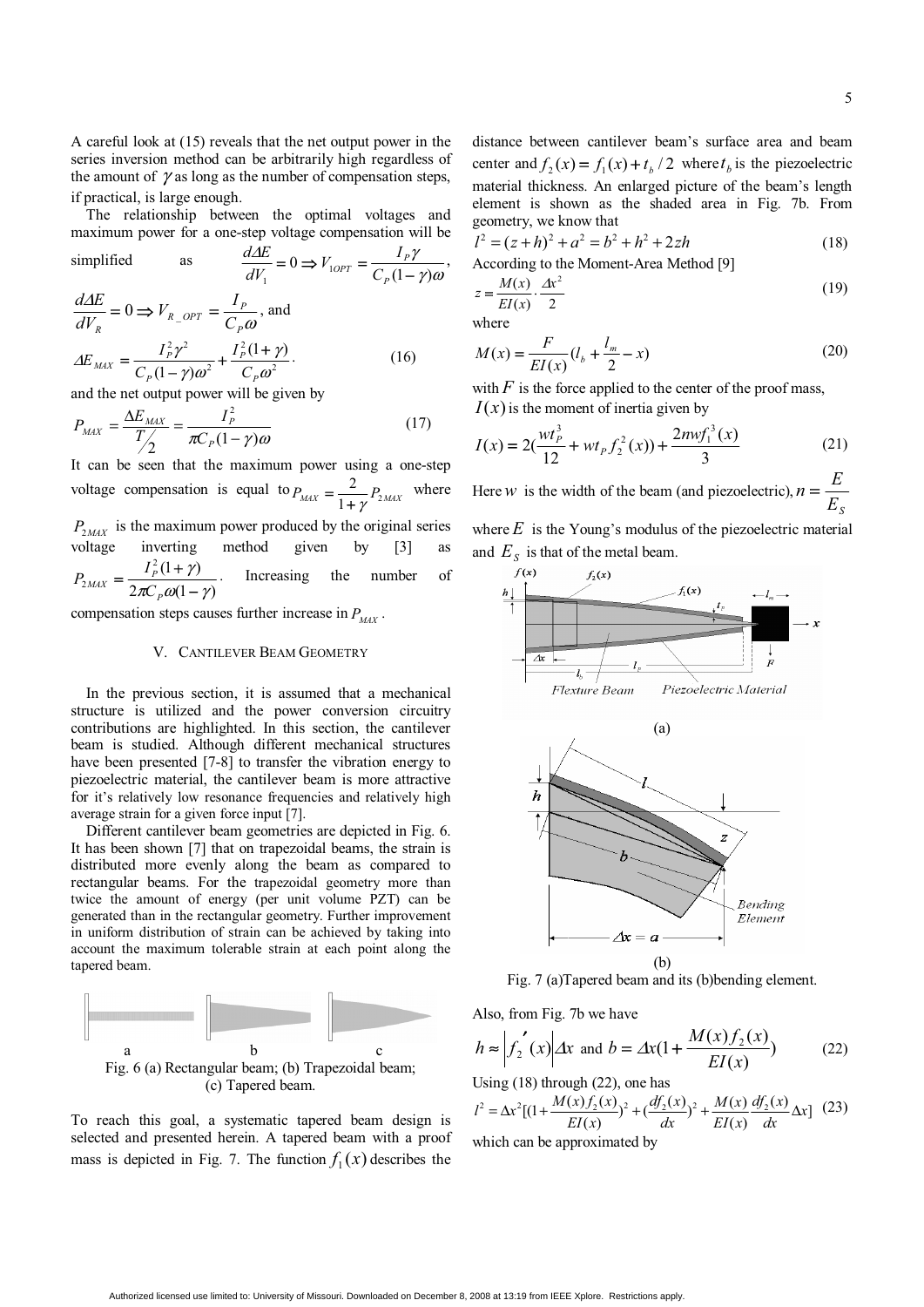$$
l^{2} \approx \Delta x^{2} \left[ \left( 1 + \frac{M(x)f_{2}(x)}{EI(x)} \right)^{2} + \left( \frac{df_{2}(x)}{dx} \right)^{2} \right]
$$
(24)

Defining  $l_p$  as the length of the unbent curvature underneath the piezoelectric material, we have the average strain along the beam as

$$
\varepsilon_{ave} = \frac{l - l_p'}{l_p} =
$$
\n
$$
\frac{1}{l_p} \left[ \int_0^{l_p} \sqrt{\left(1 + \frac{M(x)f_2(x)}{EI(x)}\right)^2 + \left(\frac{df_2(x)}{dx}\right)^2} dx - l_p' \right]
$$
\n(25)

Also, the strain at each point along the beam can be obtained as

$$
\varepsilon(x) = \frac{\sqrt{(1 + \frac{M(x)f_2(x)}{EI(x)})^2 + (\frac{df_2(x)}{dx})^2} - \sqrt{1 + (\frac{df_2(x)}{dx})^2}}{\sqrt{1 + (\frac{df_2(x)}{dx})^2}}.
$$
(26)

Knowing from mechanics that  $f(x) = \frac{M(x) f_2(x)}{EI(x)}$  $\varepsilon(x) = \frac{M(x) f_2(x)}{B(x)}$ , we have

$$
\varepsilon(x) = \sqrt{1 + \frac{\varepsilon^2(x) + 2\varepsilon(x)}{1 + (\frac{df_2(x)}{dx})^2}} - 1 = \varepsilon_{\text{consr}}
$$
(27)

where  $\mathcal{E}_{CONST}$  is the desired constant strain along the beam.

Defining 
$$
\frac{\varepsilon^2(x) + 2\varepsilon(x)}{1 + (\frac{df_2(x)}{dx})^2} = K_1
$$
 and after substituting for

 $\varepsilon$ (*x*), one is able to solve equation (27) for  $\frac{df_2(x)}{dx}$  as  $\frac{2EF(l_{T}-x)I(x)f_{2}(x)+F^{2}(l_{T}-x)^{2}f_{2}^{2}(x)}{K_{1}E^{2}I^{2}(x)}-1$  $\frac{\partial^2 f}{\partial x^2} = \sqrt{\frac{2EF(l_T - x)I(x)f_2(x) + F^2(l_T - x)^2 f_2^2(x)}{K_1 E^2 I^2(x)}}$  $K_1 E^2 I^2(x)$  $E F(l_r - x) I(x) f_2(x) + F^2 (l_r - x)^2 f_2^2(x)$ *dx*  $\frac{df_2(x)}{dt} = \frac{2EF(l_7 - x)I(x)f_2(x) + F^2(l_7 - x)^2 f_2^2(x)}{2} - 1.28$ 

where  $l_{\tau} = l_{b} + l_{m}/2$ .

 In order to solve (28), numerical approach has to be utilized. Also, an estimation of the applied force based on the vibration frequency and vibration amplitude is needed for a solution.

#### VI. SIMULATION AND EXPERIMENTAL RESULTS

 The experimental setup consists of two 15cm steel cantilever beams, a rectangular and a tapered, both fixed on a shaker. The tapered beam has been designed at 32 equally apart points along the beam starting with  $f_1(x) = 2$ mm at the fixed point using equation (28). The piezoelectric materials used are thin, flexible, strips of composite fibers with a laminate coating which are glued on the cantilever beam using epoxy. The material specifications are shown in Table 1. The test frequency and beam's free end vibration amplitude is 40Hz and 4mm for the rectangular beam and 47Hz and 2.5mm for the tapered one, respectively. The internal capacitance of the piezoelectric material was measured to be 2.8nF using a conventional multimeter. When the PZT leads are connected to the circuitry, the total capacitance seen from PZT terminals is not a constant but appears to be higher than 2.8nF due to capacitive effects of MOSFETs and measuring devices.

The polarization current  $I<sub>p</sub>$  has been calculated using the equation  $\int_P \omega$  $V_p = \frac{I_p}{C_p \omega}$  where  $V_p$  is the open circuit peak voltage.

The parameter  $\gamma$  has been measured using voltage before and after inversion using oscilloscope and was not a constant. These values are given in Table .2 and Table .3.

Table.1 Piezoelectric material specifications. (Advanced Cerametrics Inc)

| <b>Specifications</b>       | <b>Values</b>                         |  |  |  |
|-----------------------------|---------------------------------------|--|--|--|
| Fiber Type                  | PZT 5A                                |  |  |  |
| Dimensions                  | 13.0cmX1.0cmX0.4cm                    |  |  |  |
| Avg. Actual Strain $\omega$ |                                       |  |  |  |
| 3KVpp under 600Vdc          | 1800                                  |  |  |  |
| bias(ppm)                   |                                       |  |  |  |
| <b>Operational Voltage</b>  | $-1500$ to 2800                       |  |  |  |
| Limits                      |                                       |  |  |  |
| Weight                      | 1.8grams                              |  |  |  |
| Dielectric Constant at      | 1725                                  |  |  |  |
| 1kHz                        |                                       |  |  |  |
| $K_{33}$                    | 72%                                   |  |  |  |
| $D_{33}$                    | 380(10e-12m/V)                        |  |  |  |
| Young's Modulus             | $6.6 \times 10^{10}$ N/m <sup>2</sup> |  |  |  |
|                             |                                       |  |  |  |

| Table.2 Lab test specifications for the rectangular beam. |  |  |
|-----------------------------------------------------------|--|--|
|                                                           |  |  |

|                                                 | Parallel<br>Voltage<br>Compensation | <b>Series Voltage</b><br>Compensation |
|-------------------------------------------------|-------------------------------------|---------------------------------------|
| Frequency                                       | 40Hz                                | 40Hz                                  |
| Beam's free end<br>vibration amplitude          | 4mm                                 | 4mm                                   |
| $I_p$                                           | $76\mu$ A                           | $76\mu$ A                             |
| $C_p$                                           | 2.8nF                               | 2.8nF                                 |
| Total capacitance<br>seen from PZT<br>terminals | 3.7nF                               | 4.7nF                                 |
|                                                 | < 0.5                               | < 0.5                                 |
| Maximum Standard<br>DC Power                    | 1.4mW                               | 1.4mW                                 |

Table.3 Lab test specifications for the tapered beam.

6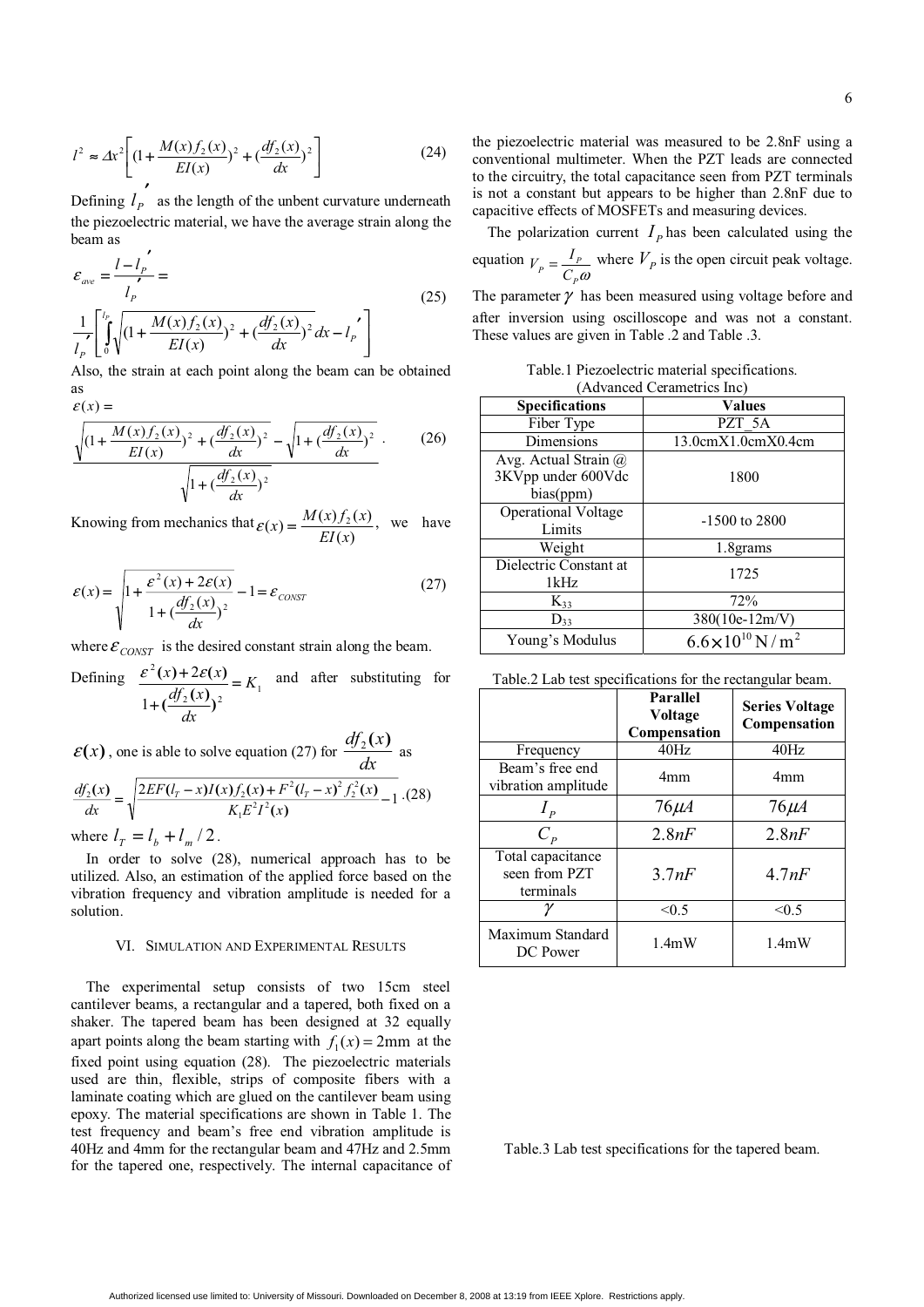|                                                 | Parallel<br>Voltage<br>Compensation | <b>Series Voltage</b><br>Compensation |
|-------------------------------------------------|-------------------------------------|---------------------------------------|
| Frequency                                       | $47$ Hz                             | 47Hz                                  |
| Beam's free end<br>vibration amplitude          | 2.5 <sub>mm</sub>                   | 2.5 <sub>mm</sub>                     |
| $I_p$                                           | $170 \mu A$                         | $170 \mu A$                           |
| $C_p$                                           | 2.8nF                               | 2.8nF                                 |
| Total capacitance<br>seen from PZT<br>terminals | 3.9nF                               | 6.2nF                                 |
|                                                 | < 0.3                               | < 0.3                                 |

In order to run the test for parallel inversion method, the circuit shown in Fig .8 is used along with a slightly different one for series inversion method.



Instead of voltage sources  $V_A$ ,  $V_B$ ,  $V_C$ , and  $V_D$  the outputs of an adjustable flyback power converter have been used so that the compensated voltage can be adjusted. The voltage values  $V_A + V_B$  and  $V_C + V_D$  are kept slightly less than  $V_L$  to avoid direct charging of the rectifier capacitor. The transferred charge from the compensating power supplies to the PZT during each half-cycle has been measured using the change in voltage  $V<sub>M</sub>$  at each compensation step. The compensating voltages  $V_A$ ,  $V_B$ ,  $V_C$ , and  $V_D$  have been measured using conventional multimeters. The net output power is defined as the difference between load power and injected power.

 Using the beams described earlier and applying the mentioned test conditions, the simulation shows that the tapered beam has a near constant strain profile and is able to produce average strain twice the value as that of the rectangular beam for the same maximum applied strain. Fig. 9 shows the simulation results for the rectangular and tapered beam strains.

 The experimental versus theoretical values for voltage compensation in parallel and series inversion methods are shown in Figs. 10 and 11, respectively, using the rectangular beam. According to the figures, experimental results match the theory with an acceptable accuracy at low voltages. However, at high voltages, they diverge due to the solid-state switches' off-state losses and input resistance of the measuring devices. It is shown that the voltage compensation method provides 14% increase in the harvested power in parallel voltage inversion and about 50% in series voltage inversion method.

 For the tapered beam; on the other hand, Figs. 12 and 13 show larger difference between theoretical and experimental values. It is shown that the voltage compensation method provides 14% increase in the harvested power in parallel voltage inversion and about 75% in series voltage inversion method.

#### VII. CONCLUSIONS

 Voltage inversion techniques are of the most effective methods to increase the scavenged power from mechanical vibrations using piezoelectric material subjected to alternating strain. The inversion process will not be efficient in a high power scavenger as there appears to be a significant voltage drop after voltage inversion which in turn decreases the efficiency of the harvesting method. Theoretical and experimental results show that by compensating the voltage after each inversion, the harvested power can be increased by 14% in the parallel inversion scenario and over 50% in the series inversion scenario compared to the case when such compensation is not used at all. We have also shown that a precisely designed tapered beam can produce twice as much strain and three times as much power as compared to a rectangular beam.



Fig. 9 Strain profile along rectangular and designed tapered beam.



Fig. 10 Parallel inversion method; theoretical and experimental results using rectangular cantilever beam.